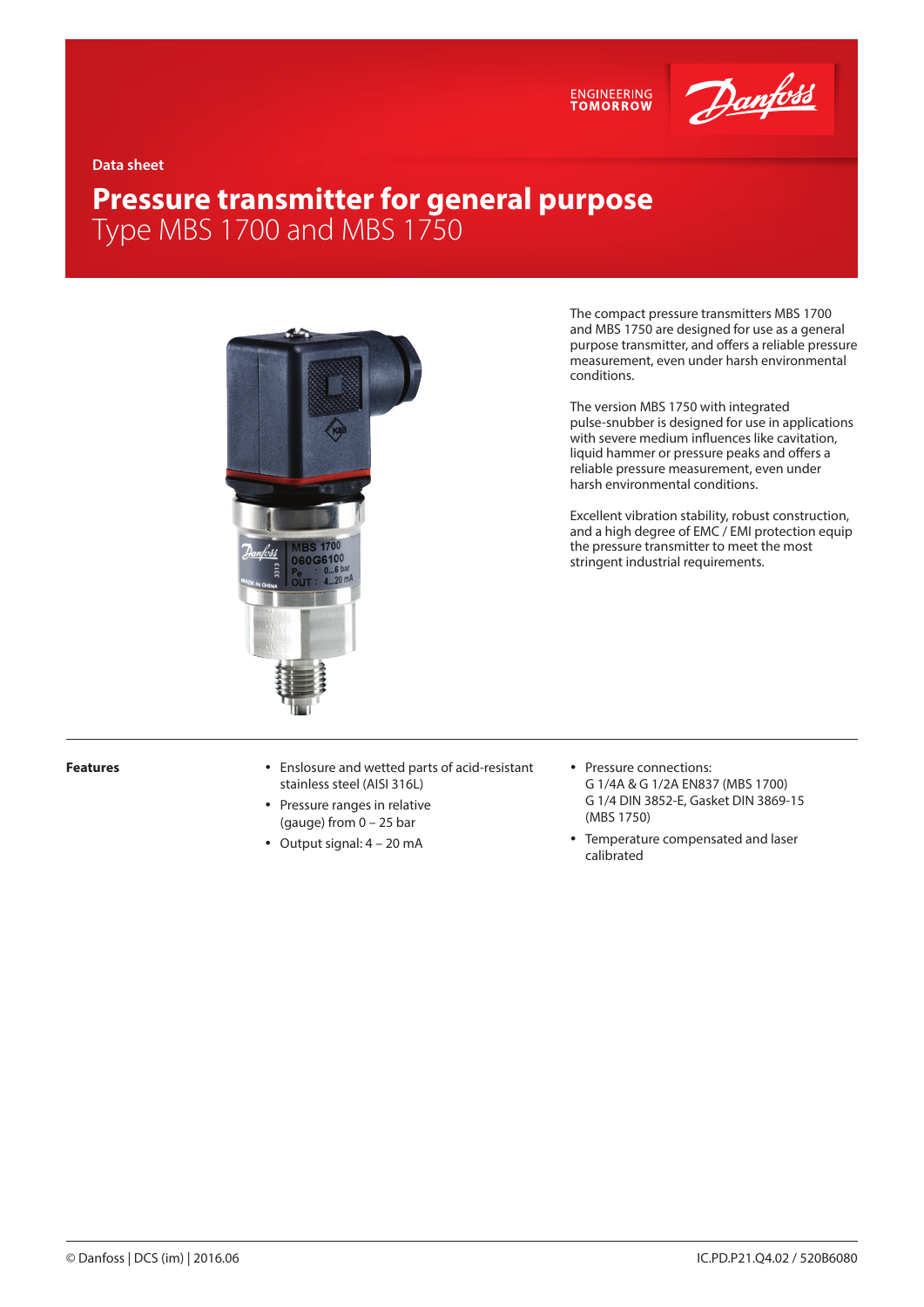

#### **Application and media conditions (MBS 1750)**



Pulse-snubber

*Application*

Cavitation, liquid hammer and pressure peaks may occur in liquid filled systems with changes in flow velocity, e.g. fast closing of a valve or pump starts and stops. The problem may occur on the inlet and outlet side, even at rather low operating pressures.

#### *Media condition*

Clogging of the nozzle may occur in liquids containing particles. Mounting the transmitter in an upright position minimizes the risk of clogging, because the flow in the nozzle is limited to the start-up period until the dead volume behind the nozzle orifice is filled. The media viscosity has only little effect on the response

time. Even at a viscosities up to 100 cSt, the response time will not exceed 4 ms.

### **Technical data**

#### *Performance (EN 60770)*

| Accuracy (incl. non-linearity, hysteresis and repeatability) |                          | $\leq \pm 0.5\%$ FS (typ.)     |
|--------------------------------------------------------------|--------------------------|--------------------------------|
|                                                              |                          | $\leq \pm 1.0\%$ FS (max.)     |
| Non-linearity BFSL (conformity)                              |                          | $< +0.2%$ FS                   |
| Hysteresis and repeatability                                 |                          | $\leq \pm 0.1\%$ FS            |
| Thermal zero point shift                                     |                          | $\leq \pm 0.1\%$ FS/10K (typ.) |
|                                                              |                          | $\leq \pm 0.2\%$ FS/10K (max.) |
| Thermal sensitivity (span) shift                             |                          | $\leq \pm 0.1\%$ FS/10K (typ.) |
|                                                              |                          | $\leq \pm 0.2\%$ FS/10K (max.) |
|                                                              |                          | < 4 ms                         |
| Response time                                                | Air and gases (MBS 1750) | $<$ 35 ms                      |
| Overload pressure (static)                                   |                          | $6 \times FS$ (max. 1500 bar)  |
| Burst pressure                                               |                          | $6 \times$ FS (max. 2000 bar)  |
| Durability, P: 10 - 90% FS                                   |                          | $>10\times10^6$ cycles         |

#### *Electrical specifications*

| Nom. output signal (short-circuit protected)   | $4 - 20$ mA                            |  |
|------------------------------------------------|----------------------------------------|--|
| Supply voltage $[U_{B}]$ , polarity protected  | $9 - 32$ V d.c.                        |  |
| Supply – current consumption                   |                                        |  |
| Supply voltage dependency                      | $\leq \pm 0.1\%$ FS/10 V               |  |
| Current limitation                             | 28 mA (typ.)                           |  |
| Output impedance                               |                                        |  |
| Load [R <sub>1</sub> ] (load connected to 0 V) | $R_1 \leq (U_B - 9 V)/0.02 A [\Omega]$ |  |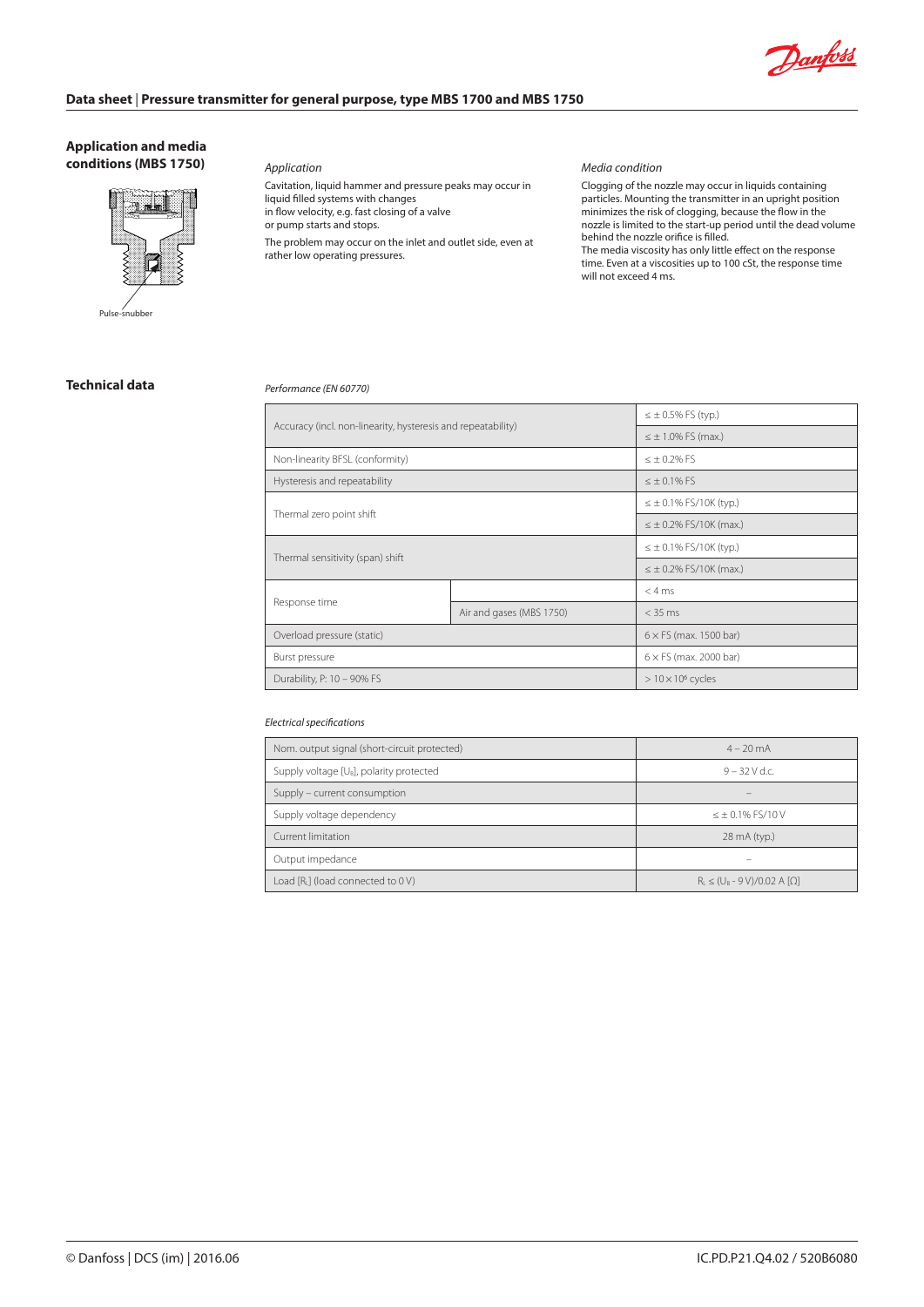

#### **Technical data**

### *Environmental conditions*

| Sensor temperature range              | Normal     |                              | $-40 - 85$ °C  |
|---------------------------------------|------------|------------------------------|----------------|
| Max. media temperature                |            | 115 - (0.35 x ambient temp.) |                |
| Ambient temperature range             |            | $-40 - 85$ °C                |                |
| Compensated temperature range         |            | $0 - 80 °C$                  |                |
| Transport / storage temperature range |            | $-50 - 85$ °C                |                |
| FMC - Emission                        |            | EN 61000-6-3                 |                |
| EMC - Immunity                        |            | FN 61000-6-2                 |                |
| Insulation resistance                 |            | $> 100$ M $\Omega$ at 100 V  |                |
| Mains frequency test                  |            | Based on SEN 361503          |                |
| Vibration stability                   | Sinusoidal | 15.9 mm-pp, 5 Hz-25 Hz       | IEC 60068-2-6  |
|                                       |            | 20 g, 25 Hz - 2 kHz          |                |
|                                       | Random     | 7.5 $q_{rms}$ , 5 Hz – 1 kHz | IFC 60068-2-64 |
| Shock resistance                      | Shock      | 500 g / 1 ms                 | IEC 60068-2-27 |
|                                       | Free fall  | 1 <sub>m</sub>               | IEC 60068-2-32 |
| Enclosure                             |            | <b>IP65</b>                  |                |

#### *Mechanical characteristics*

|                  | Wetted parts           | EN 10088-1; 1.4404 (AISI 316 L) |
|------------------|------------------------|---------------------------------|
| <b>Materials</b> | <b>Enclosure</b>       | EN 10088-1; 1.4404 (AISI 316 L) |
|                  | Electrical connections | Glass filled polyamid PA 6.6    |
| Net weight       |                        | $0.25$ kg                       |

*Guideline for installations at high media temperature*



| Medium temperature (tm) 120 °C |                                    |  |
|--------------------------------|------------------------------------|--|
| Heat isolator<br>(L)           | Transmitter temperature<br>$(t^t)$ |  |
| 2 cm                           | 85 °C                              |  |
| 5 <sub>cm</sub>                | 75 °C                              |  |
| $10 \, \text{cm}$              | $70^{\circ}$ C                     |  |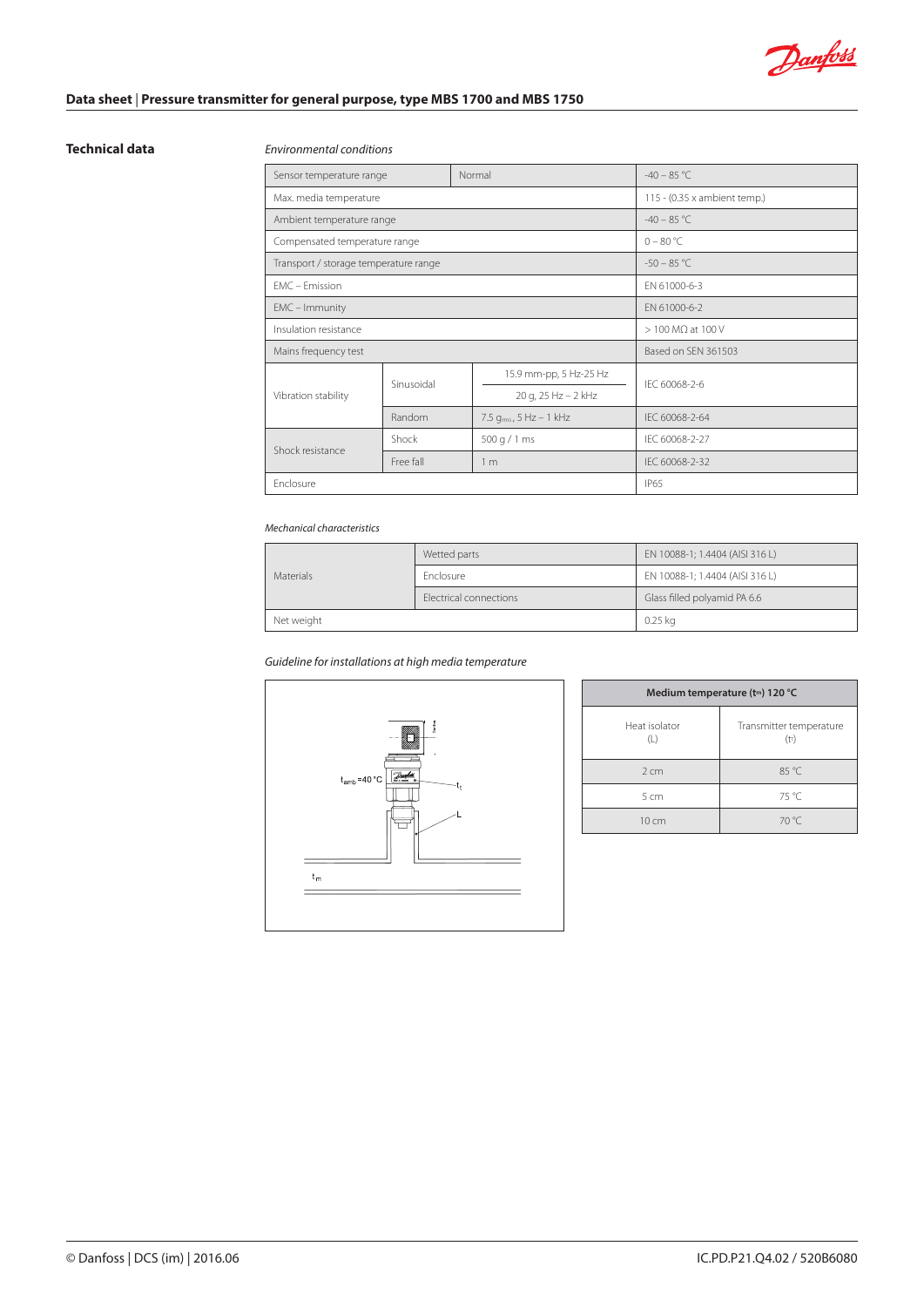

#### **Ordering MBS 1700**

*Plug; Pg 9 (EN 175301-803-A)*

| Measuring range P <sup>e1</sup> )<br>[bar] | Output signal | <b>Pressure connection</b> | Code No. |
|--------------------------------------------|---------------|----------------------------|----------|
| $0 - 6$                                    | $4 - 20$ mA   |                            | 060G6100 |
| $0 - 10$                                   |               |                            | 060G6101 |
| $0 - 16$                                   |               | G 1/4 A EN 837             | 060G6102 |
| $0 - 25$                                   |               |                            | 060G6103 |
| $0 - 6$                                    |               |                            | 060G6104 |
| $0 - 10$                                   |               | G 1/2 A EN 837             | 060G6105 |
| $0 - 16$                                   |               |                            | 060G6106 |
| $0 - 25$                                   |               |                            | 060G6107 |

<sup>1</sup>) Relative / gauge

# **Ordering MBS 1750**

*Plug; Pg 9 (EN 175301-803-A)*

| Measuring range $Pe2$ )<br>[bar] | Output signal       | <b>Pressure connection</b>             | Code No. |
|----------------------------------|---------------------|----------------------------------------|----------|
| $0 - 60$                         | $4 - 20 \text{ mA}$ | DIN 3852-E G 1/4<br>Gasket DIN 3869-14 | 060G6108 |
| $0 - 100$                        |                     |                                        | 060G6112 |
| $0 - 160$                        |                     |                                        | 060G6109 |
| $0 - 250$                        |                     |                                        | 060G6110 |
| $0 - 400$                        |                     |                                        | 060G6111 |

2 ) Sealed gauge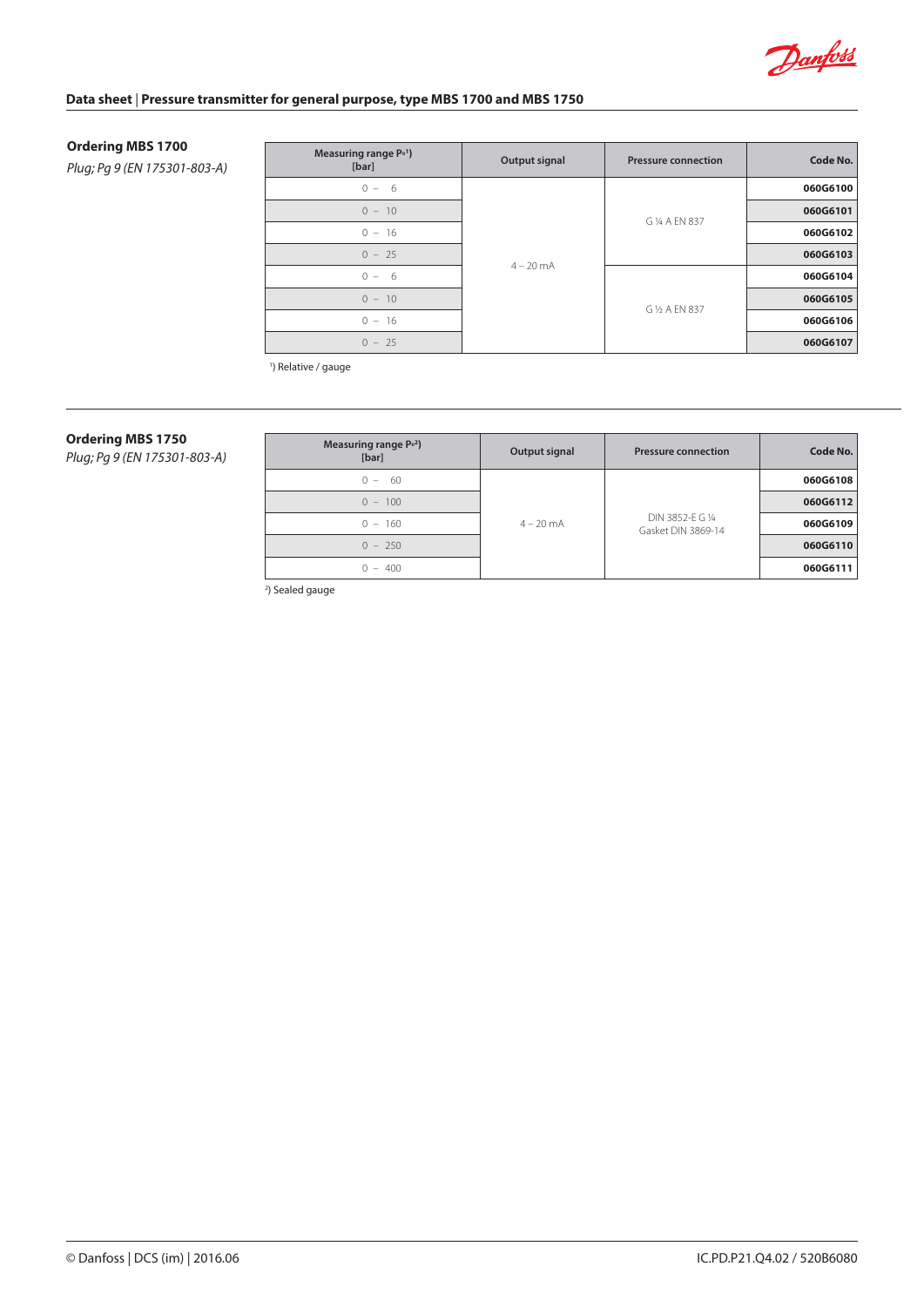

#### **Dimensions**



1 ) Depends on different parameters as packing material, mating material, thread lubrication and pressure level